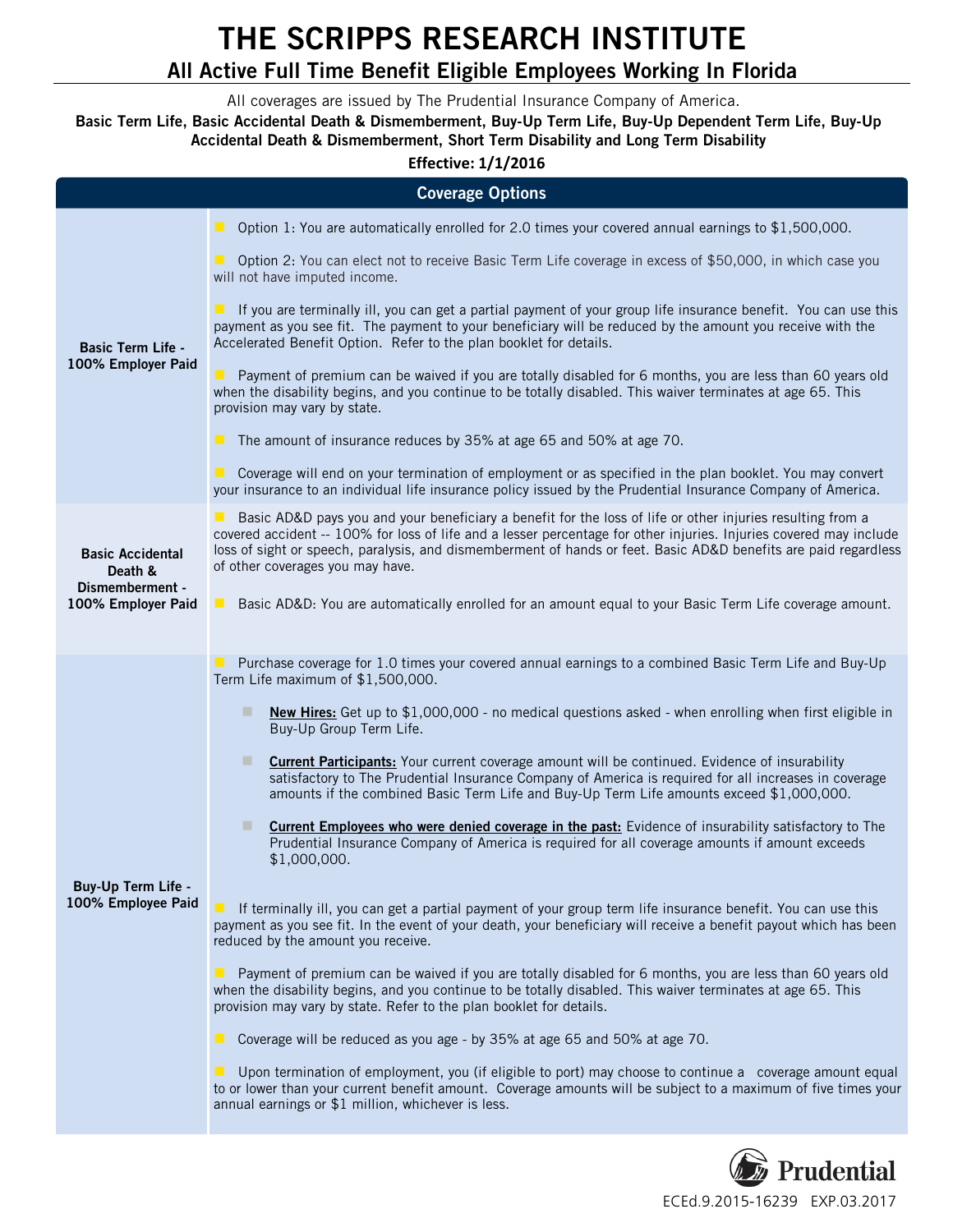| <b>Coverage Options</b>                                             |                                                                                                                                                                                                                                                                                                                                                                                                                                                                                                                                                                                                                                                                                     |  |
|---------------------------------------------------------------------|-------------------------------------------------------------------------------------------------------------------------------------------------------------------------------------------------------------------------------------------------------------------------------------------------------------------------------------------------------------------------------------------------------------------------------------------------------------------------------------------------------------------------------------------------------------------------------------------------------------------------------------------------------------------------------------|--|
|                                                                     | ■ Purchase coverage for your spouse/domestic partner for \$5,000 and for each of your children for \$5,000,<br>not to exceed 100% of your Buy-Up Term Life coverage amount.                                                                                                                                                                                                                                                                                                                                                                                                                                                                                                         |  |
|                                                                     | п<br>New Hires: Get up to \$5,000 for both your spouse and children - no medical questions asked - when<br>enrolling when first eligible in Buy-Up Dependent Group Term Life.                                                                                                                                                                                                                                                                                                                                                                                                                                                                                                       |  |
| <b>Buy-Up Dependent</b><br>Term Life - 100%<br><b>Employee Paid</b> | <b>Current Spouse and Children Participants:</b> Your spouse and children's current coverage amount will be<br>continued.                                                                                                                                                                                                                                                                                                                                                                                                                                                                                                                                                           |  |
|                                                                     | ■ Spouse coverage will be reduced as your spouse ages - by 35% at age 65 and 50% at age 70.                                                                                                                                                                                                                                                                                                                                                                                                                                                                                                                                                                                         |  |
|                                                                     | • Child coverage begins from live birth, and continues to age 19, if unmarried. If unmarried, dependent on<br>you and a full-time student, coverage continues to age 25.                                                                                                                                                                                                                                                                                                                                                                                                                                                                                                            |  |
| <b>Buy-Up AD&amp;D</b>                                              | Purchase a Buy-Up AD&D Insurance coverage amount equal to your Buy-Up Term Life Insurance coverage<br>amount. This amount cannot exceed a combined Basic AD&D and Buy-Up AD&D maximum of \$1,500,000.                                                                                                                                                                                                                                                                                                                                                                                                                                                                               |  |
| Employee - 100%<br><b>Employee Paid</b>                             | $\blacksquare$<br>Coverage will be reduced as you age - by 35% at age 65 and 50% at age 70.                                                                                                                                                                                                                                                                                                                                                                                                                                                                                                                                                                                         |  |
|                                                                     | ■ Your weekly Short Term Disability benefit will be 55% of your weekly pre-disability earnings, up to a<br>maximum of \$1,104, less deductible sources of income. The minimum weekly benefit is \$25. Deductible<br>sources of income may include from statutory plans, unemployment income and salary continuation.                                                                                                                                                                                                                                                                                                                                                                |  |
| Short Term Disability -<br>100% Employer Paid                       | If you meet the definition of disability, your benefits will begin on the 8th day following a non-occupational<br>injury or the 8th day following a non-occupational sickness. The benefit duration is 13 weeks. You are<br>considered totally disabled when you are not working at your usual occupation and, as a result of your sickness<br>or injury, you are unable to perform with reasonable continuity the substantial and material acts necessary to<br>pursue your usual occupation. You are considered partially disabled when while working in your usual<br>occupation and as a result of your sickness or injury, you are unable to earn 80% of your weekly earnings. |  |
|                                                                     | If you work while disabled, you can receive full benefits as long as your combined income and disability<br>benefits do not exceed your weekly pre-disability earnings.                                                                                                                                                                                                                                                                                                                                                                                                                                                                                                             |  |
|                                                                     | ■ You are not covered for a disability caused by war or any act of war, declared or undeclared, an intentionally<br>self-inflicted injury, active participation in a riot, and commission of a felony for which you have been convicted.<br>Benefits are not payable for any period of incarceration as a result of a conviction.                                                                                                                                                                                                                                                                                                                                                   |  |